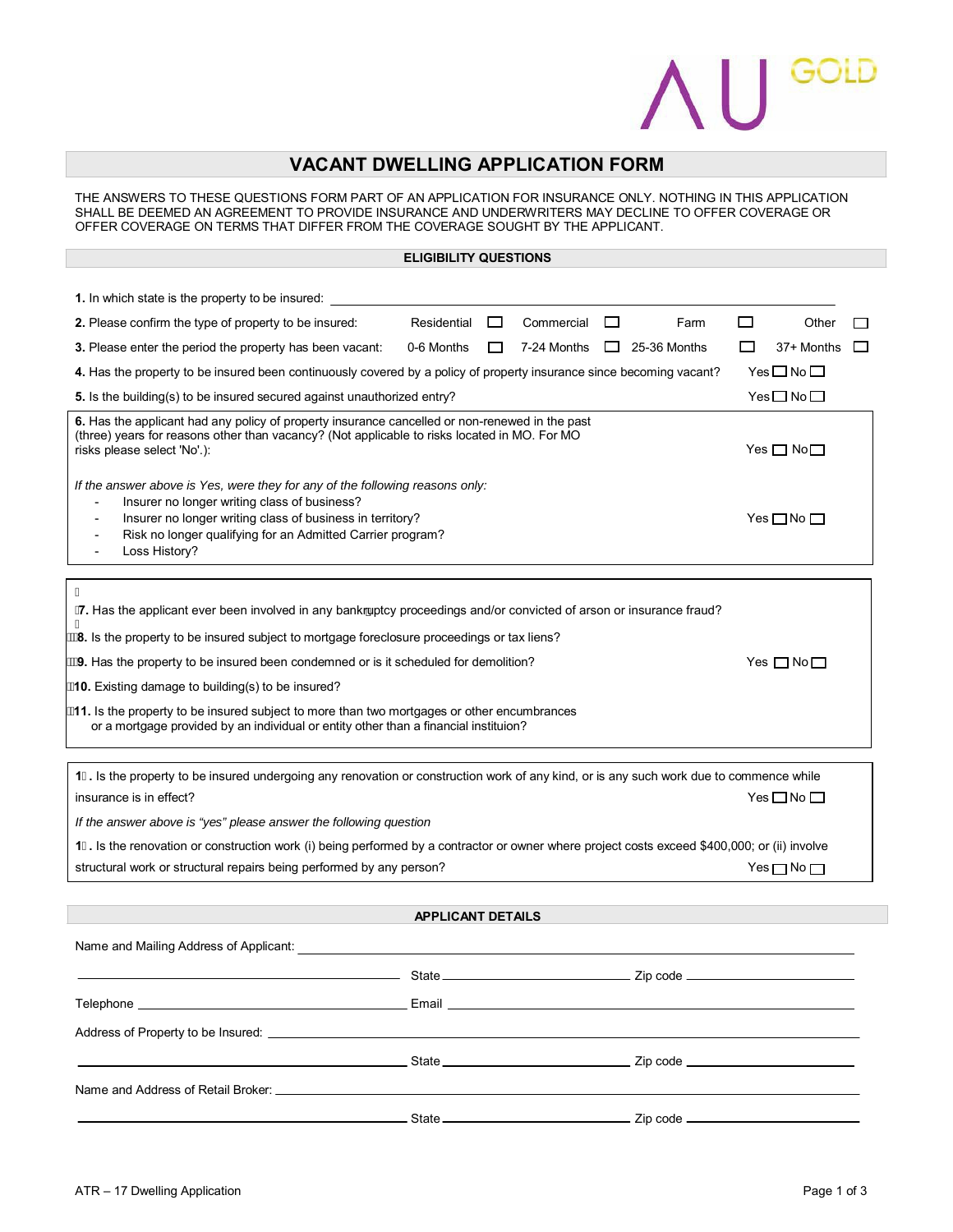| <b>CONTACT DETAILS</b>                                                                                                                                                                                                                                                                                                                                                       |  |  |  |  |  |
|------------------------------------------------------------------------------------------------------------------------------------------------------------------------------------------------------------------------------------------------------------------------------------------------------------------------------------------------------------------------------|--|--|--|--|--|
| Contact Name <b>Contact Service Contact Service Contact Name</b>                                                                                                                                                                                                                                                                                                             |  |  |  |  |  |
| Telephone <b>Andrea Communication Communication</b> Email <b>Example 2014 Communication Communication</b> Communication Communication Communication Communication Communication Communication Communication Communication Communicatio                                                                                                                                       |  |  |  |  |  |
| <b>COVERAGE AND PROPERTY DETAILS</b>                                                                                                                                                                                                                                                                                                                                         |  |  |  |  |  |
| 14. Protection Class: __________________________________<br><b>15.</b> Period of Insurance: 3 Months $\Box$ 6 Months $\Box$ 9 Months $\Box$ Annual $\Box$                                                                                                                                                                                                                    |  |  |  |  |  |
|                                                                                                                                                                                                                                                                                                                                                                              |  |  |  |  |  |
| $Yes \Box No \Box$<br>17. Is Vacant Condominium Unit Owners Coverage required?                                                                                                                                                                                                                                                                                               |  |  |  |  |  |
| 18. Value of Building: (Total value of Main Building excluding Other Structure(s)): __________________________                                                                                                                                                                                                                                                               |  |  |  |  |  |
| 19. Construction Type: Frame Joisted Masonry □ Non Combustible□ Masonry Non Combustible □ Modified Fire Resistive □ Fire Resistive □                                                                                                                                                                                                                                         |  |  |  |  |  |
| 20. Age of Building or complete building upgrade in? (This includes plumbing, electric, roof) 0-3ĺ Years Minitaris 150 Years Minitary or 50 Years Inc                                                                                                                                                                                                                        |  |  |  |  |  |
| 21. When was the roof last replaced? 0-25 Years ■ 26-50 Years ■ 20 Years ■                                                                                                                                                                                                                                                                                                   |  |  |  |  |  |
| 22. Are there any other Structures to be insured? Yes $\Box$ No $\Box$                                                                                                                                                                                                                                                                                                       |  |  |  |  |  |
|                                                                                                                                                                                                                                                                                                                                                                              |  |  |  |  |  |
| 25. Do you require personal property? Yes □ No □                                                                                                                                                                                                                                                                                                                             |  |  |  |  |  |
| 26. Value of personal property to be insured: __________________________________                                                                                                                                                                                                                                                                                             |  |  |  |  |  |
| 27. Wind and Hail Deductible per occurrence:<br>$500 \square$ \$1,000 $\square$ \$2,500 $\square$ \$5,000 $\square$ \$7,500 $\square$ \$10,000 $\square$ \$25,000 $\square$                                                                                                                                                                                                  |  |  |  |  |  |
| 28. All Other Perils Deductible (excluding Wind Peril):<br>$500$ $\Box$ \$1,000 $\Box$ \$2,500 $\Box$ \$5,000 $\Box$ \$7,500 $\Box$ \$10,000 $\Box$ \$25,000 $\Box$                                                                                                                                                                                                          |  |  |  |  |  |
| $DP-1$ $DP-3$ $\Box$<br>29. Type of Quote:                                                                                                                                                                                                                                                                                                                                   |  |  |  |  |  |
|                                                                                                                                                                                                                                                                                                                                                                              |  |  |  |  |  |
| 31. Description of Renovation or Construction Work: _____<br><u> 1989 - Johann Stoff, deutscher Stoff, der Stoff, deutscher Stoff, der Stoff, der Stoff, der Stoff, der Stoff</u>                                                                                                                                                                                            |  |  |  |  |  |
| Yes $\Box$ No $\Box$<br>32. Is Work being undertaken by a Contractor?                                                                                                                                                                                                                                                                                                        |  |  |  |  |  |
| 300k $\Box$ 500k $\Box$ Wim $\Box$<br>33. What CGL Limit carried by the Contractor?                                                                                                                                                                                                                                                                                          |  |  |  |  |  |
| <b>34.</b> Is Vandalism and Malicious Mischief cover required? Yes $\Box$ No $\Box$                                                                                                                                                                                                                                                                                          |  |  |  |  |  |
| 35. Premises Liability:<br>$Yes \Box No \Box$                                                                                                                                                                                                                                                                                                                                |  |  |  |  |  |
| 36. Premises Liability limits: \$25,000 □ \$50,000 □ \$100,000 □ \$300,000 □ \$500,000 □ \$1,000,000 □                                                                                                                                                                                                                                                                       |  |  |  |  |  |
| 37. How often is the building to be insured inspected by the applicant or the applicant's representative? $\#$ Daily $\Box$ Weekly $\Box$ Monthly $\Box$ Other $\Box$                                                                                                                                                                                                        |  |  |  |  |  |
| A Diectricity only ACCOM ater only ACCOM Diectricity & Water<br><b>38.</b> Which Utilities are operational:                                                                                                                                                                                                                                                                  |  |  |  |  |  |
| 39. Is there a fully functional Central Station Burglar Alarm with active monitoring contact?<br>Yes $\Box$ No $\Box$                                                                                                                                                                                                                                                        |  |  |  |  |  |
| 40. Have there been any insured or uninsured losses or claims at the property to be insured?<br>Yes $\Box$ ANo $\Box$                                                                                                                                                                                                                                                        |  |  |  |  |  |
| Describe all prior losses or claims including the date, the nature or occurrence, the status, the amount, and whether the damage has<br>been repaired: <u>example and a series of the series of the series of the series of the series of the series of the series of the series of the series of the series of the series of the series of the series of the series of </u> |  |  |  |  |  |
| 41. Identify all mortgagees, lien holders and additional loss payees (if any, including account numbers and outstanding amounts): _______                                                                                                                                                                                                                                    |  |  |  |  |  |
| 42. If required, please enter below details of Additional Insured: <u>entitled by the contract of the set of the contract of the contract of the contract of the contract of the contract of the contract of the contract of the</u>                                                                                                                                         |  |  |  |  |  |